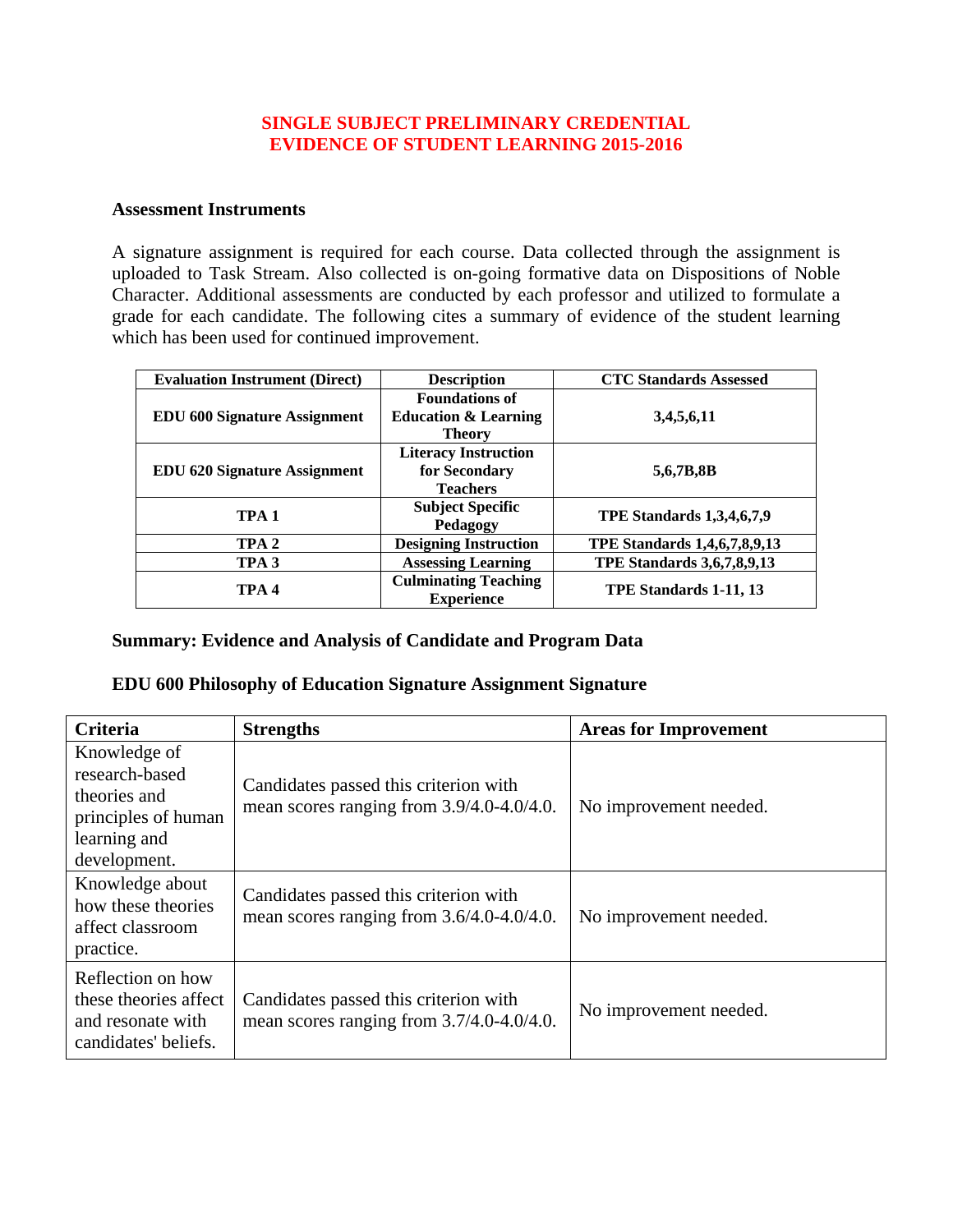| Presentation is      |                                                |                        |
|----------------------|------------------------------------------------|------------------------|
| grammatically        | Candidates passed this criterion with          |                        |
| correct, spelling is | mean scores ranging from $3.0/4.0 - 4.0/4.0$ . | No improvement needed. |
| correct, layout is   |                                                |                        |
| organized.           |                                                |                        |

# **EDU 620 Literacy Instruction for Secondary Teachers**

| <b>Criteria</b>                                                                        | <b>Strengths</b>                                                                        | <b>Areas for Improvement</b>                                  |
|----------------------------------------------------------------------------------------|-----------------------------------------------------------------------------------------|---------------------------------------------------------------|
| Data collection<br>through anecdotal<br>observation and<br>student<br>conferences.     | Candidates passed this criterion with<br>mean scores ranging from 3.7/4.0-4.0/4.0.      | No improvement needed.                                        |
| Data collection to<br>determine language<br>abilities or special<br>needs.             | Candidates passed this criterion with<br>mean scores ranging from $3.2/4.0 - 4.0/4.0$ . | No improvement needed with<br>continued emphasis recommended. |
| Data collection<br>through<br>administration of<br>literacy assessment<br>instruments. | Candidates passed this criterion with<br>mean scores ranging from 3.75/4.0-<br>4.0/4.0. | No improvement needed.                                        |
| Reflection on<br>student strengths<br>and areas for<br>growth.                         | Candidates passed this criterion with<br>mean scores ranging from 3.3/4.0-4.0/4.0.      | No improvement needed with<br>continued emphasis recommended. |
| Setting learning<br>goals or next steps<br>for student growth.                         | Candidates passed this criterion with<br>mean scores ranging from 3.0/4.0-4.0/4.0.      | No improvement needed with<br>continued emphasis recommended. |

# **Cal TPA for Single Subject Education Specialist Candidates**

| <b>Criteria</b> | <b>Strengths</b>                                                                                                                                                                                    | <b>Areas for Improvement</b>                                                                                                                                                                                                         |
|-----------------|-----------------------------------------------------------------------------------------------------------------------------------------------------------------------------------------------------|--------------------------------------------------------------------------------------------------------------------------------------------------------------------------------------------------------------------------------------|
| Task 1          | While most candidates are unfamiliar with<br>'pedagogy' upon entering the program, 100%<br>of candidates passed Task 1 by their second<br>attempt after typically completing only three<br>courses. | Equipping candidates with pedagogical<br>approaches to making adaptations will<br>require an adjustment of course content<br>and intentional modeling of these<br>approaches by the course professors in<br>the first three courses. |
| Task 2          | The candidates gave considerable effort to<br>learning about their students. The candidates                                                                                                         | As with Task 1, candidates' greatest<br>area of need was making adaptations                                                                                                                                                          |